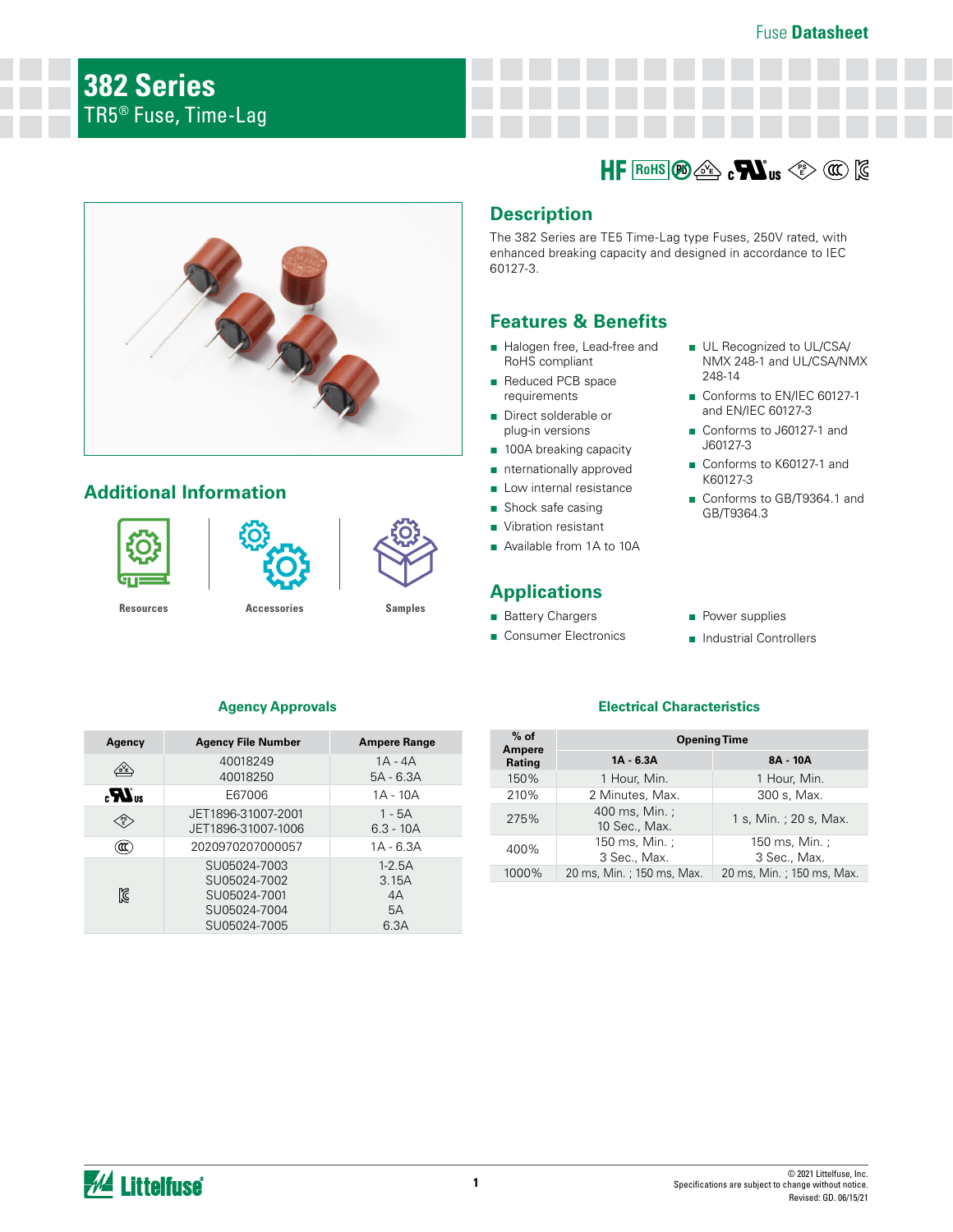### **Electrical Characteristics**

| Amp             | Rated   | Voltage               | <b>Breaking</b>                          | <b>Nominal Cold</b>                                       | <b>Voltage Drop</b>              | Power                                       | <b>Melting</b>                        | <b>Agency Approvals</b>        |                                                                                             |                |                          |          |
|-----------------|---------|-----------------------|------------------------------------------|-----------------------------------------------------------|----------------------------------|---------------------------------------------|---------------------------------------|--------------------------------|---------------------------------------------------------------------------------------------|----------------|--------------------------|----------|
| Code<br>Current | Rating  | Capacity <sup>3</sup> | <b>Resistance</b><br>(Ohms) <sup>2</sup> | <b>Dissipation</b><br>$1.0 \times I_{\rm N}$ max.<br>(mV) | $1.5 \times I_{\rm N}$ max. (mW) | Integral 10xl <sub>N</sub><br>min. $(A^2s)$ | $\overbrace{\mathbb{C}^{\mathbb{C}}}$ | $\boldsymbol{H}$ <sub>us</sub> | $\left\langle \begin{smallmatrix} \mathsf{PS} \ \mathsf{E} \end{smallmatrix} \right\rangle$ | $^{\circledR}$ | $\boxtimes$              |          |
| 1100            | 1.00A   | 250 V                 |                                          | 0.0625                                                    | 100                              | 400                                         | 4.85                                  | $\times$                       | X                                                                                           | $\times$       | $\times$                 | X        |
| 1125            | 1.25A   | 250 V                 |                                          | 0.0500                                                    | 95                               | 465                                         | 6.88                                  | X                              | X                                                                                           | X              | X                        | X        |
| 1160            | 1.60A   | 250 V                 |                                          | 0.0377                                                    | 90                               | 490                                         | 12.67                                 | $\times$                       | X                                                                                           | $\times$       | $\times$                 | $\times$ |
| 1200            | 2.00A   | 250 V                 |                                          | 0.0280                                                    | 85                               | 670                                         | 17.80                                 | X                              | X                                                                                           | X              | X                        | X        |
| 1250            | 2.50A   | 250 V                 |                                          | 0.0215                                                    | 80                               | 750                                         | 29.69                                 | X                              | X                                                                                           | $\times$       | $\times$                 | $\times$ |
| 1315            | 3.15A   | 250 V                 | 100A<br>@250VAC                          | 0.0176                                                    | 75                               | 900                                         | 45.35                                 | X                              | X                                                                                           | X              | X                        | X        |
| 1400            | 4.00 A  | 250 V                 |                                          | 0.0138                                                    | 70                               | 1200                                        | 72.00                                 | $\times$                       | X                                                                                           | $\times$       | $\times$                 | $\times$ |
| 1500            | 5.00 A  | 250 V                 |                                          | 0.0108                                                    | 65                               | 1250                                        | 121.25                                | X                              | X                                                                                           | X              | X                        | X        |
| 1630            | 6.30 A  | 250 V                 |                                          | 0.0076                                                    | 65                               | 1400                                        | 148.84                                | $\times$                       | X                                                                                           | X              | $\times$                 | $\times$ |
| 1800            | 8.00 A  | 250 V                 |                                          | 0.0059                                                    | 63                               | 1600                                        | 233.60                                | $\overline{\phantom{a}}$       | X                                                                                           | X              | $\overline{\phantom{0}}$ |          |
| 2100            | 10.00 A | 250 V                 |                                          | 0.0042                                                    | 57                               | 1600                                        | 365.00                                |                                | X                                                                                           | $\times$       |                          |          |

#### **Notes:**

**1.** 1.00 means the number one with two decimal places. 1,000 means the number one thousand.

**2.** Resistance is measured at 10% of rated current, 25°C. **3.** Breaking Capacity may differ based on Agency Approval. See Agency Approval certificate for more details.



**1.** Rerating depicted in this curve is in addition to the standard derating of 25% for

### **Temperature Rerating Curve**



### **Average Time Current Curves**

continuous operation.